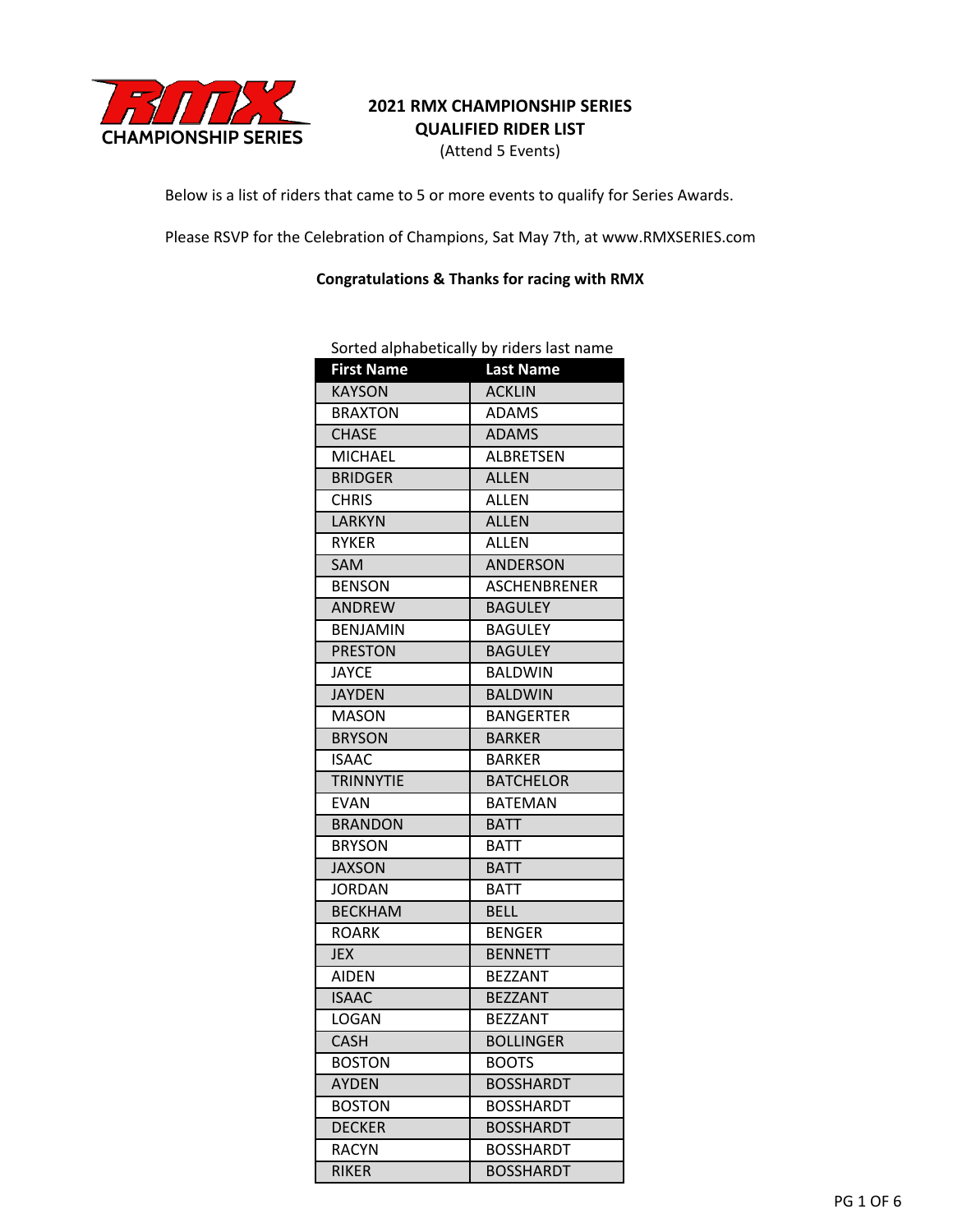| <b>KYLER</b>       | BRABEC             |
|--------------------|--------------------|
| <b>LEVI</b>        | <b>BRACE</b>       |
| <b>WESTON</b>      | <b>BRACE</b>       |
| <b>KOLTEN</b>      | <b>BRADSHAW</b>    |
| <b>PEYTON</b>      | <b>BRANIN</b>      |
| <b>RYLIN</b>       | <b>BRINKERHOFF</b> |
| <b>TYLA</b>        | <b>BRONSON</b>     |
| <b>GAVIN</b>       | <b>BROUGH</b>      |
| <b>MCCOY</b>       | <b>BROUGH</b>      |
| <b>RILEY</b>       | <b>BROUGH</b>      |
| <b>BECK</b>        | <b>BROWER</b>      |
| <b>KEVIN</b>       | <b>BROWER</b>      |
| <b>SIENNA</b>      | <b>BROWN</b>       |
| SOLOMON            | <b>BRUNSWICK</b>   |
| <b>HUDSON</b>      | <b>BUDD</b>        |
| <b>DESTINY</b>     | <b>BURGESS</b>     |
| <b>BRACKEN</b>     | <b>BUTLER</b>      |
| <b>ROCCO</b>       | <b>CAMBERLANGO</b> |
| <b>VINCE</b>       | CAMBERLANGO        |
| <b>TREVOR</b>      | <b>CAMPBELL</b>    |
| <b>GUNNAR</b>      | CANNING            |
| <b>JASON</b>       | <b>CARROLL</b>     |
| <b>BRYSON</b>      | CARSON             |
| <b>ADAM</b>        | <b>CARTER</b>      |
| AUGGIE             | <b>CARTER</b>      |
| <b>AUSTIN</b>      | <b>CARTER</b>      |
| <b>CHRISTOPHER</b> | <b>CARTER</b>      |
| <b>CHANCE</b>      | CHARRON            |
| <b>ALESSIO</b>     | <b>CHAVEZ</b>      |
| <b>NIEKO</b>       | <b>CHAVEZ</b>      |
| <b>BRAXTON</b>     | <b>CHRISTENSEN</b> |
| CADE               | <b>CHRISTENSEN</b> |
| <b>KADE</b>        | <b>CHRISTENSEN</b> |
| <b>MASON</b>       | <b>CHRISTENSEN</b> |
| <b>AINSLEY</b>     | <b>CLARK</b>       |
| <b>DALLAS</b>      | <b>CLARK</b>       |
| <b>EVRETT</b>      | <b>CLARKE</b>      |
| KC                 | <b>CLINTON</b>     |
| <b>CHRIS</b>       | COOK               |
| <b>COLTEN</b>      | <b>COOK</b>        |
| JACK               | <b>CORSON</b>      |
| <b>BRENIN</b>      | <b>CROSS</b>       |
| <b>LOGAN</b>       | CRUZ               |
| LAITYN             | <b>DALEBOUT</b>    |
| <b>TRAXTON</b>     | <b>DALEBOUT</b>    |
| <b>PEYTON</b>      | <b>DALTON</b>      |
| <b>DAVIS</b>       | <b>DANIELS</b>     |
| <b>LUKE</b>        | <b>DANIELS</b>     |
| MAX                | <b>DANIELS</b>     |
| <b>BRONX</b>       | <b>DAVENPORT</b>   |
| <b>GRAY</b>        | <b>DAVENPORT</b>   |
| <b>BRADEN</b>      | <b>DAVIS</b>       |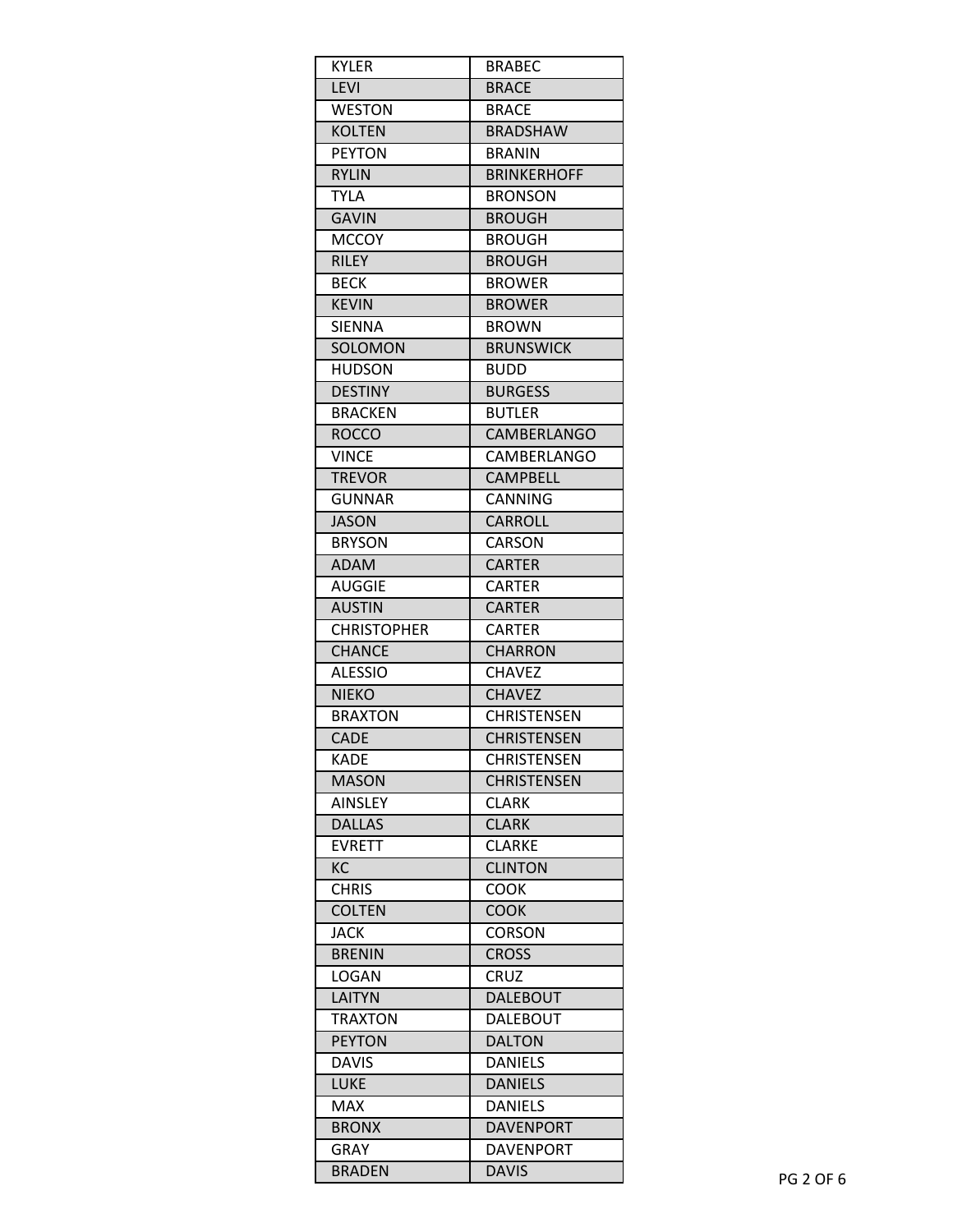| ELIJAH          | <b>DAVIS</b>                     |
|-----------------|----------------------------------|
| <b>JAXSON</b>   | <b>DAVIS</b>                     |
| CARSON          | <b>DOBSON</b>                    |
| <b>JAREN</b>    | <b>DOXEY</b>                     |
| LEHI            | <b>DUMMAR</b>                    |
| <b>TEANCUM</b>  | <b>DUMMAR</b>                    |
| <b>BRUIN</b>    | <b>DURHAM</b>                    |
| <b>RYKEN</b>    | <b>DURHAM</b>                    |
| <b>GAGE</b>     | <b>ELQUIST</b>                   |
| <b>KADE</b>     | <b>ERHART</b>                    |
| <b>KOLBY</b>    | <b>EVANS</b>                     |
| <b>KORD</b>     | <b>EVANS</b>                     |
| <b>RYAN</b>     | <b>EVANS</b>                     |
| ZACH            | <b>EVANS</b>                     |
| <b>CODY</b>     | <b>FISHER</b>                    |
| <b>RYDER</b>    | <b>FOWLER</b>                    |
| <b>TALYN</b>    | <b>FREDRICKSON</b>               |
| <b>KADE</b>     | <b>FROISLAND</b>                 |
| <b>DAVEN</b>    | <b>GALE</b>                      |
| <b>DEGAN</b>    | <b>GALE</b>                      |
| <b>KINGSTON</b> | GALE                             |
| <b>GRANT</b>    | <b>GASPARI</b>                   |
| <b>CARSON</b>   | GEARHEART                        |
| <b>WESTON</b>   | <b>GEARHEART</b>                 |
| KY              | <b>GENTRY</b>                    |
| <b>SAWYER</b>   | <b>GIECK</b>                     |
| <b>JAMES</b>    | <b>GIRARDO</b>                   |
| <b>KODY</b>     | <b>GIRARDO</b>                   |
| <b>BRECKIN</b>  | GOMEZ                            |
| <b>PAITYN</b>   | <b>GOMEZ</b>                     |
| <b>BRENNEN</b>  | <b>GOWER</b>                     |
| <b>CODY</b>     | <b>GOWER</b>                     |
| LEVI            | <b>GREEN</b>                     |
| <b>MASON</b>    | <b>GREEN</b>                     |
|                 |                                  |
| IZZI            | <b>GREENHALGH</b>                |
| <b>NIXON</b>    | <b>GREENHALGH</b><br><b>GULL</b> |
| <b>KESTON</b>   | <b>HAIGHT</b>                    |
| <b>BRANDON</b>  |                                  |
| <b>KYLEE</b>    | <b>HAIGHT</b>                    |
| <b>JASON</b>    | <b>HAMMER</b>                    |
| <b>BRYER</b>    | <b>HANSEN</b>                    |
| <b>HUNTER</b>   | <b>HANSEN</b>                    |
| <b>RYAN</b>     | <b>HAYGOOD</b>                   |
| <b>AARON</b>    | <b>HENDERSON</b>                 |
| <b>EASTON</b>   | <b>HEYWOOD</b>                   |
| <b>TUCKER</b>   | <b>HEYWOOD</b>                   |
| <b>AYDEN</b>    | <b>HIGLEY</b>                    |
| <b>TRISTAN</b>  | <b>HIGLEY</b>                    |
| <b>KINSLEY</b>  | <b>HILL</b>                      |
| <b>MIKEY</b>    | <b>HILL</b>                      |
| <b>WAYLON</b>   | HILL                             |
| <b>TAYLOR</b>   | <b>HINKLE</b>                    |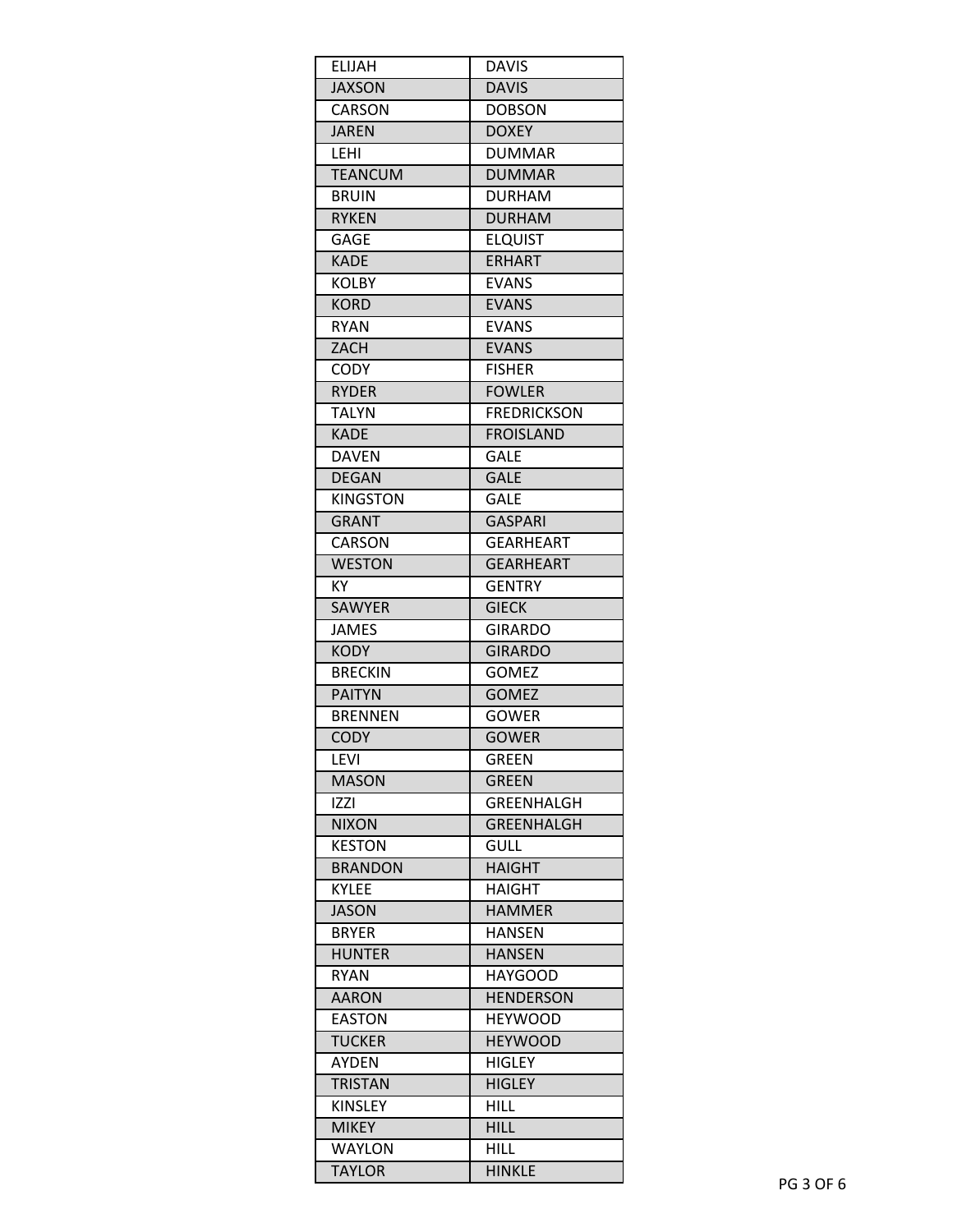| <b>JON</b>     | HITE                           |
|----------------|--------------------------------|
| <b>COLTER</b>  | <b>HOKANSON</b>                |
| <b>CAMERON</b> | <b>HORNER</b>                  |
| <b>JACKSON</b> | <b>HULET</b>                   |
| <b>JUSTIN</b>  | <b>HULET</b>                   |
| <b>RHETT</b>   | <b>HUNTER</b>                  |
| <b>WAYLON</b>  | <b>HUNTINGTON</b>              |
| <b>CARLAN</b>  | <b>HUNTSMAN</b>                |
| <b>ALEXIS</b>  | <b>HUSKINSON</b>               |
| <b>AUSTIN</b>  | <b>HYDE</b>                    |
| LANDON         | <b>HYDE</b>                    |
| <b>CHANCE</b>  | <b>HYMAS</b>                   |
| CAMDEN         | <b>IKER</b>                    |
| <b>COHEN</b>   | <b>JACKMAN</b>                 |
| <b>KENZLEY</b> | <b>JACKMAN</b>                 |
| <b>JORREY</b>  | <b>JACOBSON</b>                |
| TRYG           | <b>JACOBSON</b>                |
| <b>JESSE</b>   | <b>JAMES</b>                   |
| <b>GRACE</b>   | <b>JENSEN</b>                  |
| <b>LINCOLN</b> | <b>JENSEN</b>                  |
| <b>TREVER</b>  | <b>JENSEN</b>                  |
| <b>AISIN</b>   | <b>JOHNSON</b>                 |
| COLE           | <b>JOHNSON</b>                 |
| <b>BRIGGS</b>  | <b>JONES</b>                   |
| <b>BRYANT</b>  | <b>JONES</b>                   |
| <b>CHANTZ</b>  | <b>JONES</b>                   |
| <b>KORBIN</b>  | <b>JONES</b>                   |
| SJ             | <b>JONES</b>                   |
| <b>WESTON</b>  | <b>JONES</b>                   |
| <b>TYLER</b>   | <b>JORGENSEN</b>               |
| <b>DECKER</b>  | <b>KAUER</b>                   |
| <b>CREW</b>    | <b>KETTEN</b>                  |
| <b>DILLON</b>  | LAGER                          |
| <b>BRADY</b>   | LANDON                         |
| <b>DAXON</b>   | LEA                            |
| <b>JACE</b>    | <b>LEFLER</b>                  |
| <b>BAYNE</b>   | <b>LESLIE</b>                  |
| <b>CAMDEN</b>  | <b>LISONBEE</b>                |
| CRAEGEN        | <b>LISONBEE</b>                |
| <b>CONNER</b>  | <b>LORDS</b>                   |
| <b>MACOY</b>   | <b>LUKE</b>                    |
| <b>KANE</b>    | <b>MARCUM</b>                  |
| <b>OAKLEY</b>  | <b>MARTIN</b>                  |
| <b>DAN</b>     | <b>MAY</b>                     |
| <b>CALLIE</b>  | <b>MCCARTHY</b>                |
| JAX            | <b>MCCARTHY</b>                |
| <b>RYDER</b>   | <b>MCDONALD</b>                |
| <b>SEAN</b>    | <b>MCDONALD</b>                |
| <b>HENRY</b>   | MILLECAM                       |
| <b>JAKE</b>    | <b>MILLER</b>                  |
|                |                                |
| <b>NATHAN</b>  | <b>MILLER</b><br><b>MILLER</b> |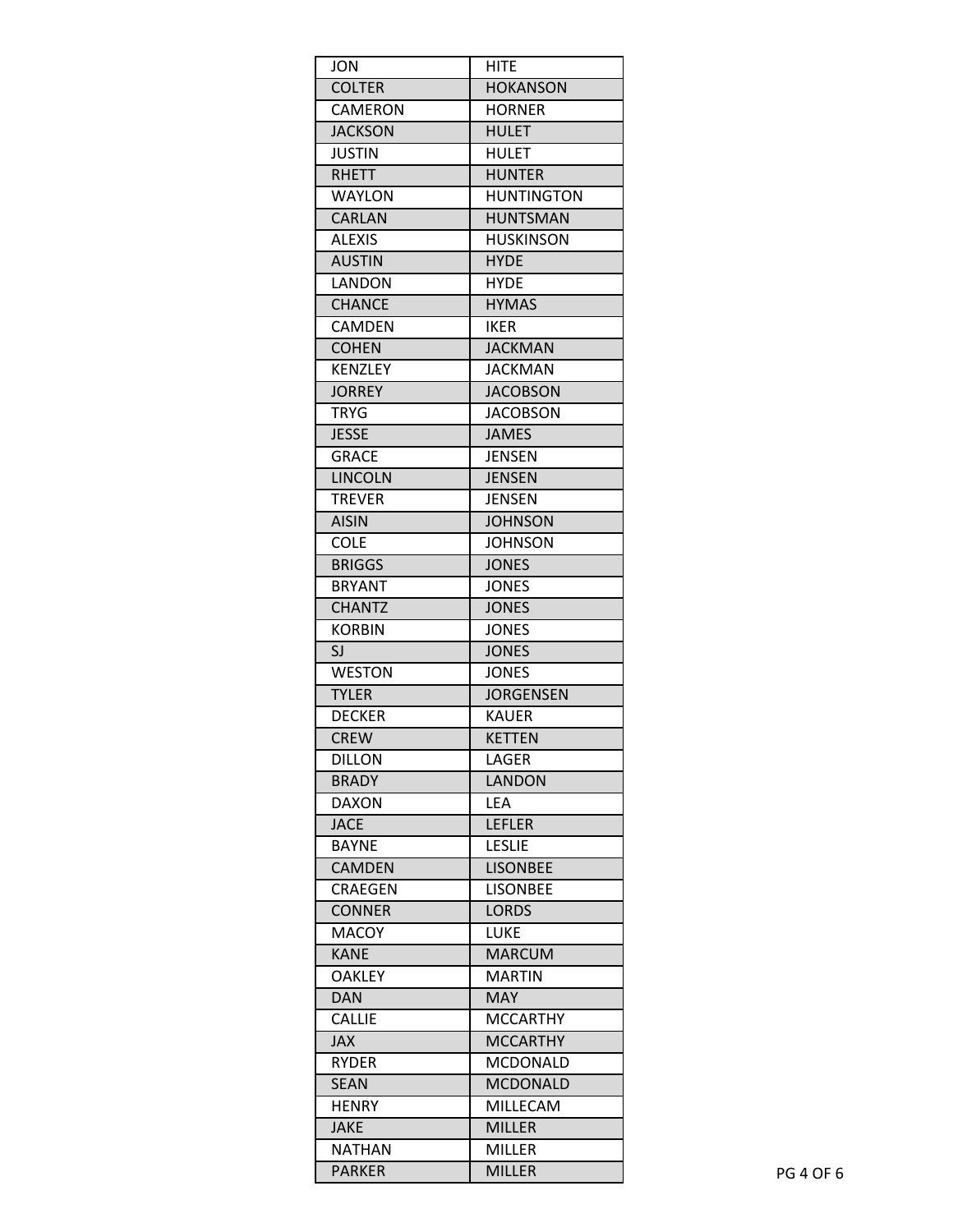| <b>PAXTON</b>  | <b>MILLER</b>       |
|----------------|---------------------|
| <b>BLAKE</b>   | <b>MILLS</b>        |
| ABRAM          | <b>MINGO</b>        |
| <b>BLAKE</b>   | <b>MINGO</b>        |
| <b>KADE</b>    | <b>MINGO</b>        |
| <b>BRYKER</b>  | <b>MITCHELL</b>     |
| <b>TAVIS</b>   | <b>MITCHELL</b>     |
| <b>SLOAN</b>   | <b>MOFFORD</b>      |
| <b>BRAXYN</b>  | <b>MORGAN</b>       |
| <b>HAIDEN</b>  | <b>MORGAN</b>       |
| <b>RYDEN</b>   | <b>MORGAN</b>       |
| <b>DALTON</b>  | <b>MORR</b>         |
| <b>COHEN</b>   | <b>MORTENSEN</b>    |
| <b>LACHLAN</b> | <b>MORTENSEN</b>    |
| <b>BRYAN</b>   | <b>MORTON</b>       |
| <b>JERICK</b>  | <b>MOSES</b>        |
| <b>RYKER</b>   | <b>MOSES</b>        |
| <b>RYLAN</b>   | <b>MOSES</b>        |
| <b>TOBY</b>    | <b>MOSES</b>        |
| <b>LOGAN</b>   | <b>MOWER</b>        |
| <b>KOLTYN</b>  | <b>MURPHY</b>       |
| <b>GABE</b>    | <b>NIEDERHAUSER</b> |
| <b>JAKE</b>    | <b>NIEDERHAUSER</b> |
| <b>KADINCE</b> | <b>NORTON</b>       |
| <b>RACYN</b>   | <b>OGDEN</b>        |
| <b>EASTON</b>  | <b>OKARMA</b>       |
| <b>BRAXTON</b> | <b>OLIVER</b>       |
| <b>CRUE</b>    | <b>OSGUTHORPE</b>   |
| LONDON         | OSGUTHORPE          |
| <b>HUNTER</b>  | <b>PACE</b>         |
| <b>KEATON</b>  | <b>PACE</b>         |
| <b>EMMA</b>    | <b>PALMER</b>       |
| <b>ALEX</b>    | PARISH              |
| <b>COLBY</b>   | <b>PERMANN</b>      |
| TAYTEN         | PERRYMAN            |
| <b>SOPHIA</b>  | <b>PHELPS</b>       |
| TRAXTYN        | <b>PHILLIPS</b>     |
| <b>TYVAN</b>   | <b>PHILLIPS</b>     |
| <b>LIAM</b>    | <b>PIERRE</b>       |
| <b>GARRETT</b> | <b>POLL</b>         |
| <b>COLTON</b>  | <b>POORE</b>        |
| <b>PERRY</b>   | <b>POORMAN</b>      |
| <b>HAYGUN</b>  | <b>POWELL</b>       |
| <b>JAMES</b>   | <b>POWELL</b>       |
| <b>MIKEY</b>   | <b>POWELL</b>       |
| <b>DYLAN</b>   | <b>PRUITT</b>       |
| <b>DAYGAN</b>  | <b>RADDON</b>       |
| <b>RYKKER</b>  | <b>RAND</b>         |
| <b>JETT</b>    | <b>RAU</b>          |
| <b>TRESSA</b>  | <b>RAU</b>          |
| DANNYN         | REED                |
| <b>AYDEN</b>   | <b>REEDY</b>        |